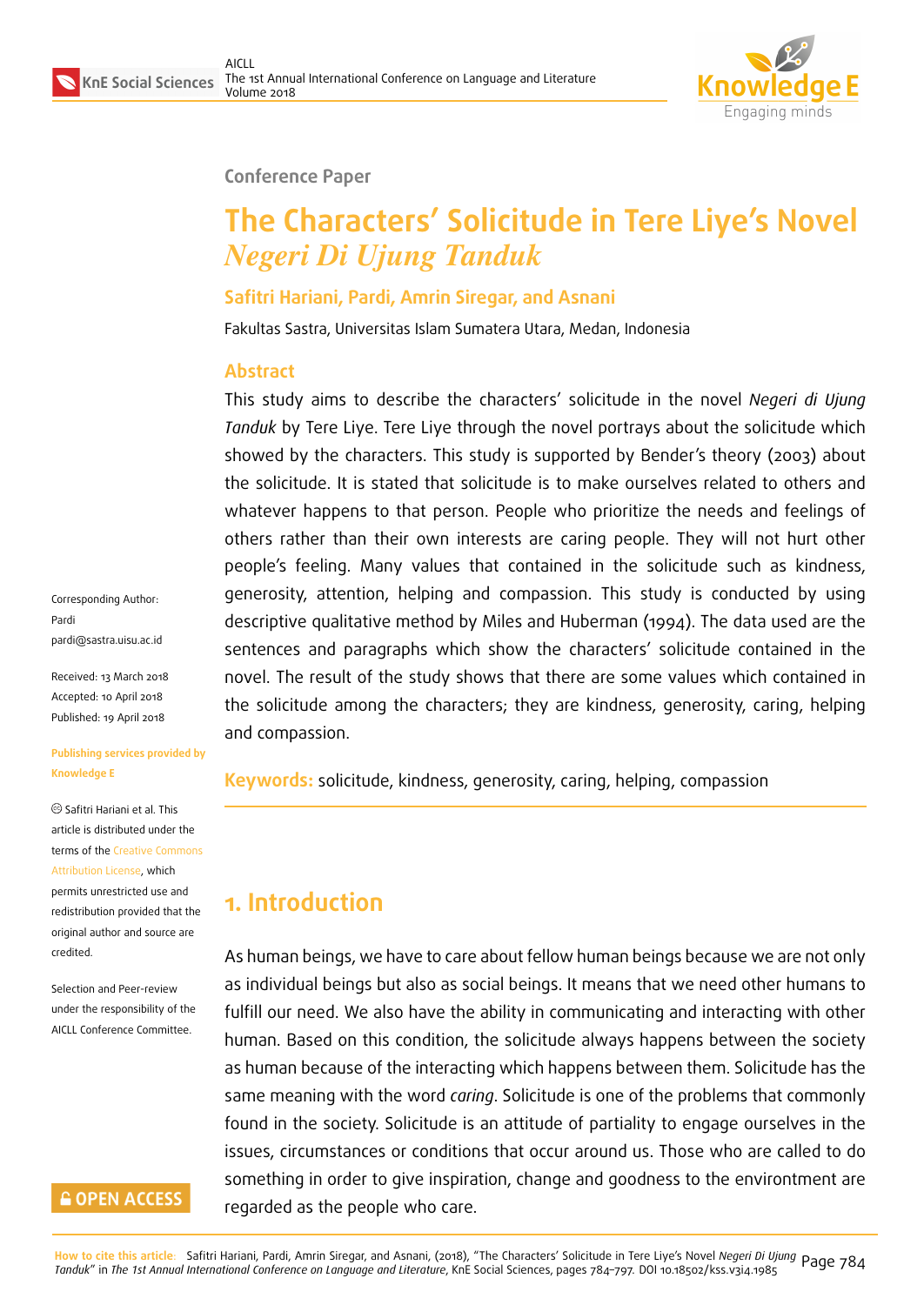**KnE Social Sciences**



A literary work, such as novel usually related to the problems that occur in the society so that the story of the novel can be useful for them in order to resolve their problems. For example, *Negeri di Ujung Tanduk* by Tere Liye. The novel tells about a character named Thomas. He is fond of fighting as a formidable warrior. Nevertheles, he still needs the help from those around him to support his struggle. The help given by the people around him is a form of their solicitude for him. In the novel, it was told that the distance between the good end and the bad end of a story is only separated by a small thing of solicitude. Our solicitude will make a significant difference in the future. It seems trivial but it has big impact to the future, as experienced by Thomas, the character in the novel. It can be said that thomas can face all the obstacles in depending his client, DJ, is the result of the solicitude. Thomas' defense of the DJ is also a manifestation of Thomas' solicitude for his nation and country.

Character is the performer who carries the events in the story so that the events establish a story, whereas the way of the author shows the character called characterization (Aminuddin, 1984: 85). The role of characters in a story are very important because the characters can make the story more interesting to be read.

The researcher chooses the novel *Negeri di Ujung Tanduk* by Tere Liye as the object of the research because the story in the novel contains the problems of life that are often encountered in the society. One of the most common problems in society is solicitude. Nowadays, the people are mostly unconcerned about each other. Selfishness happens. Therefore, the researcher is interested in researching issues of awaraness that exist in the novel so that the society commonly and the readers particularly know the importance of solicitude in the society. The solicitude is illustrated clearly in the novel. It occurs between the characters in order to realize the unity both in the social life and living state. However, the novel gives an inspiration for the reader in solving the problems in life.

### **2. Literature Review**

The word *solicitude* has diverse meanings. Many literatures that categorized it based on caring people, people who are cared and so forth. Therefore, it concerns with the tasks, roles and relationship. Solicitude is a person's attitude in the form of a sense of tolerance and a sense of attention that arises because of love and interest in someone or something that is considered to be in need.

The solicitude in the novel commonly occurs between the characters. They show their solicitude by expressing and doing something. The characters usually have essential role in the novel. Character is a personality in terms of ethical or moral standpoint,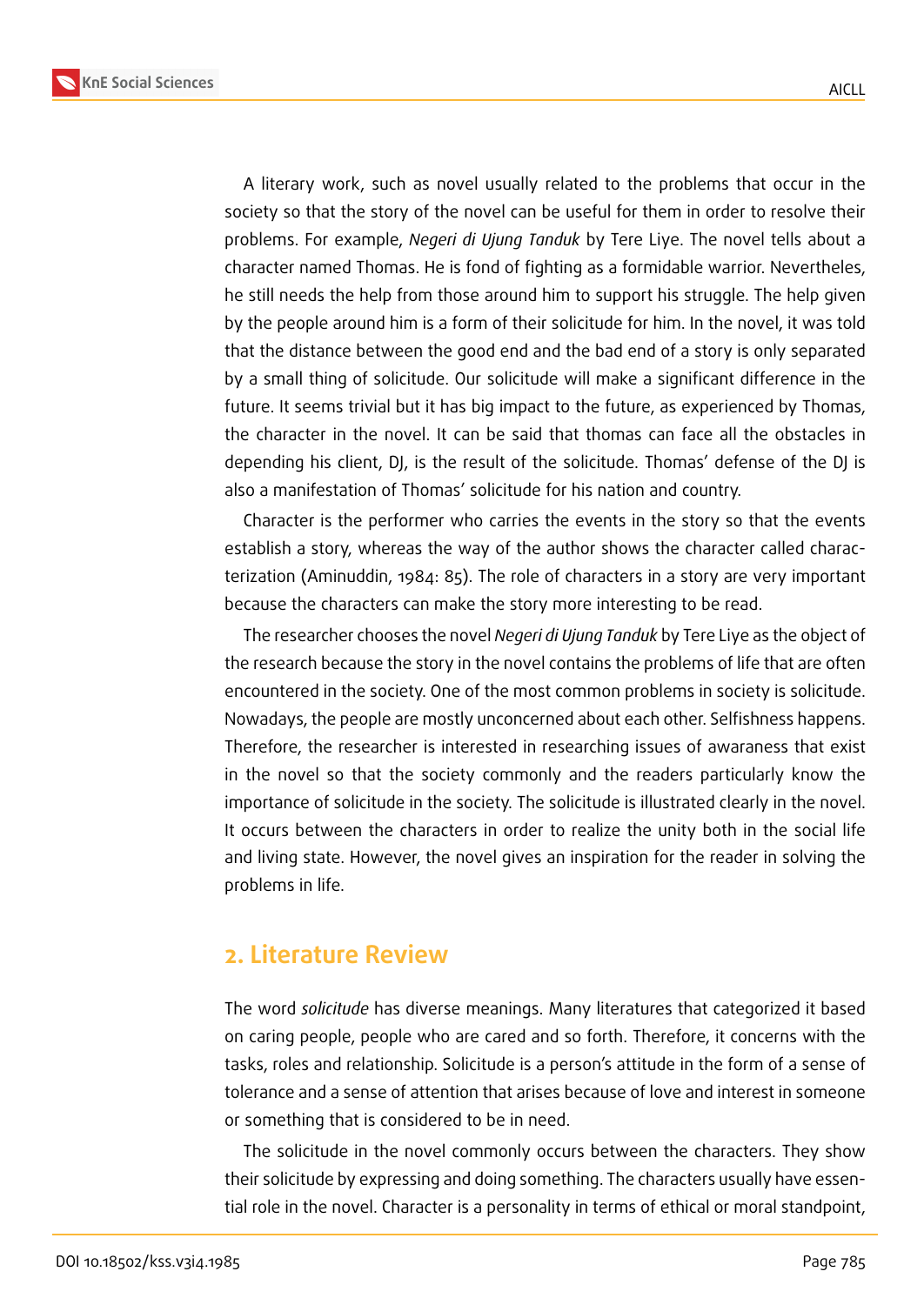

for example a person's honesty, usually having to do with the properties that are relatively fixed. In addition, Saunders (1977: 126) explains that the characters are real and distinct properties shown by individuals, a number of attributes that can be observed in individuals.

According to Martono (2009: 274), the solicitude comes from the word *caring* which means heeding, caring, and ignoring the distress of others. The person who cares for something means having responsibility. Swanson (1991) defines solicitude as one way to maintain relationships with others, where others feel personal commitment and responsibility. While Noddings (1995) mentions that when we care about others, we will respond positively to what others need and express it into action.

Bender (2003) said that solicitude means to make ourselves related to others and whatever happens to that person. People who prioritize the needs and feelings of others rather than their own interests are the people who have the feeling of solicitude. They will not hurt other people's feeling. They always try to appreciate and do good and make others happy. Many values that are part of solicitude such as kindness, generosity, caring, helping and compassion. Solicitude is not a thing to do because it expects something in return.

May (in Leininger 1981) defines solicitude as a feeling that shows a relationship in which it relates to the question about the presence of others. There is also a personal relationship that can make the person wants to suffer for the sake of others. Dedication, mattering and concern become important elements in solicitude. Solicitude begins with feelings but it is actually not just feelings. Solicitude encourages someone's behaviour to emerge as a manifestation of the feeling, when something happens to the others, then we are willing to give our energy to help them so there will be something happens to people we care about positively.

Leininger (1981) concludes that solicitude is a feeling directed towards others and this motivates and gives the power to act and influences the life positively by increasing closeness and self-actualization with each other.

According to Boyatzis and McKee (2005), solicitude is a tangible form of empathy and attention. When we are open to others, we will face tough times with creativity and hardness. Empathy encourages us to connect with others and it will emerge as we begin our curiosity towards others and their experiences. Solicitude is based on the desire to fully bond with others and to meet their needs. However, the best way to understand what is solicitude is by seeing how the solicitude is practiced. Solicitude can also be defined as somehing that has three components: understanding and empathy to others' feelings and experiences, awareness to others, and the ability to act on these feelings with care and empathy.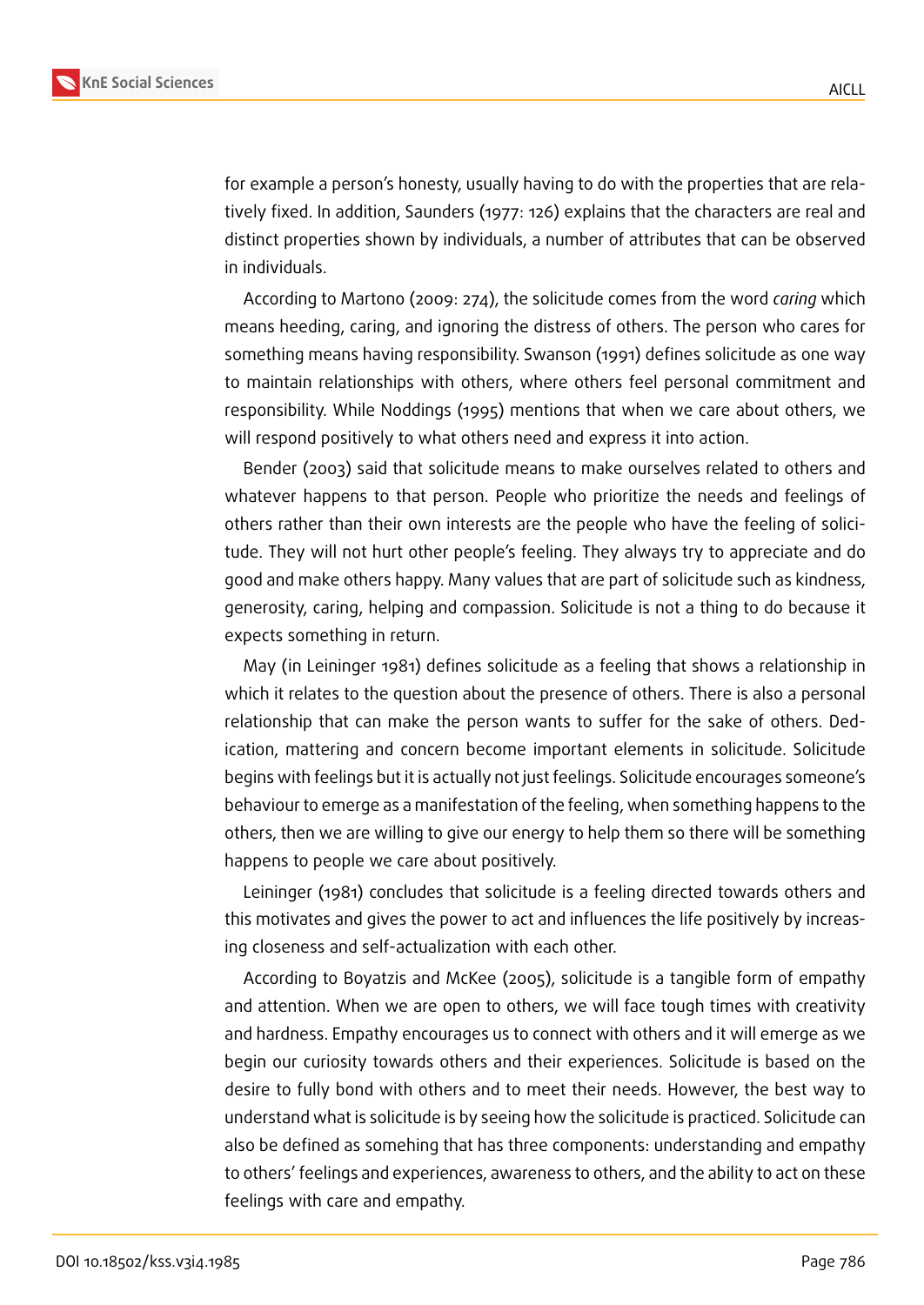

Simply, solicitude is a way to maintain relationships with others that originated from feelings and addressed with actions such as caring for others, compassionate and helpful.

## **3. Research Method**

Research method is the way used by researcher in collecting data. The method used in this research is descriptive method. This form of research is qualitative research. Miles and Huberman (1994) said that qualitative research is well suited for understanding phenomena within their context, uncovering links among concepts and behaviors, and generating and refining theory. Qualitative research forms are used because the data are analyzed one by one, what is accordance with the nature of natural data. Solicitude is analyzed and descibed in terms of words and sentences, and it is not in the form of numbers and calculations.

The source of the data in this study is the novel *Negeri di Ujung Tanduk* by Tere Liye. the novel is printed by PT Gramedia Pustaka Utama and published in 2016. The novel consists of 359 pages. Existing data in this research are sentence, phrase and word phrases that contain solicitude.

The technique used is a documentary study technique for researching the document based on Sugiyono (2011: 308) that is novel *Negeri di Ujung Tanduk* by Tere Liye. There are several steps used in this study. First, reading the whole novel and understanding it. Second, identifying and classifying the data in accordance with the problem of the research that is the analysis of the characters' solicitude. The techniques used to analyze the data is by classifying the data in accordance with the research problem, describing the data in accordance with the classification of research problem and, concluding the results of data analysis according to research problems.

### **4. Discussion**

#### **4.1. Kindness**

One of the characters' solicitude can be showed in the form of kindness. It can be seen through the following quotation:

*Tante Liemlah yang pertama kali datang menemuiku. Setelah hampir dua tahun aku tinggal disini. Tante Liem memperoleh kabar dari tetangga lama, meminta alamat. Tante Liem menangis saat melihatku, memelukku erat-erat, "Ya Tuhan, kami tidak pernah tahu kau selamat." Dia menciumi keningku, rambutku. Aku*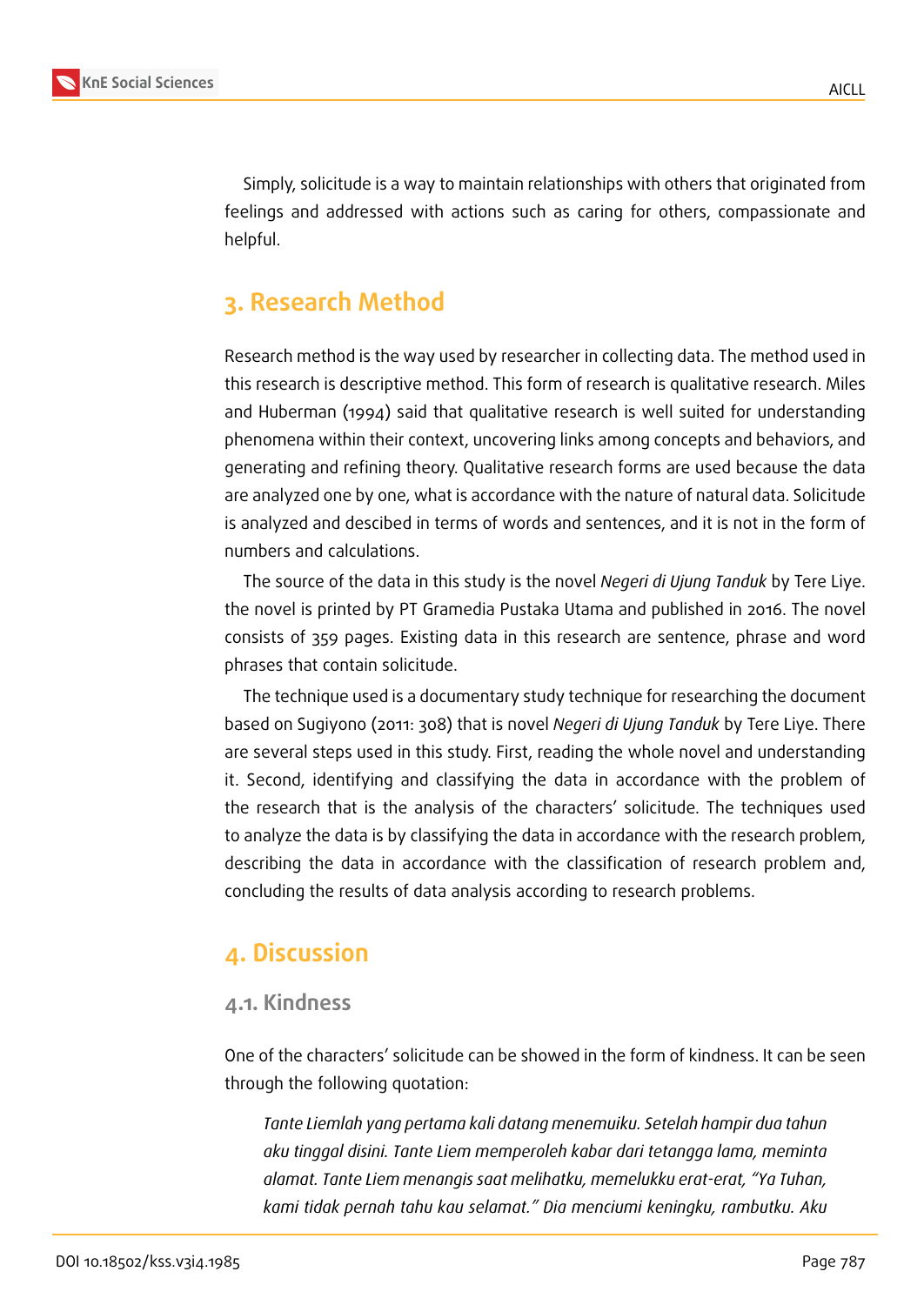

*selalu suka tante Liem. Dia mirip sekali dengan mama, selalu sabar, selalu peduli dan pintar masak. Tetapi aku menggeleng tegas saat tante mengajakku pulang, menawarkan tinggal bersama di rumah baru keluarga kami.*

*Juga saat Opa ikut mengunjungiku, membujukku; hingga berkali-kali datang, aku tetap menggeleng. (Tere Liye, 2017: 152)*

Aunt Liem who came first to see me. After almost two years I lived here. Aunt Liem got word from his old neighbour, asked for an address. Aunt Liem cried as hesaw me, hugged me tightly, "Oh God, we never know that you survived." She kissed my forehead, my hair. I always like aunt Liem. She is very similar to mama, always be patient, always caring and smart in cooking. But I shook my head firmly when my aunt wanted to take me home, offering to live together in our new family home.

It also happened when Opa came to visit me, persuaded me: until many times come, I still shook my head. (Tere Liye, 2017: 152)

From the quotation, it is clear that Aunt Liem and Opa love and care Thomas so much. After the death of his parents, Thomas lives separately with his aunt and Opa for two years. They do not know that he is still alive. One day, Aunt Liem knows that he is still alive from the old neighbour because she asks about his address to the neighbour. Finally, She comes to the shelter to meet him. She cries when she sees him and hugs him tightly. She never imagine that Thomas is still alive. Aunt Liem shows her solicitude to Thomas by offering him a place to live in their new family home. On the contrary, Thomas shakes his head firmly when she asks him about it. Besides that, Thomas also refuses Opa when Opa comes to visit him by shaking his head although Opa has already persuaded him. Aunt Lim and Opa show their solicitude to Thomas in the form of kindness by asking him to live with them in their new family home.

### **4.2. Generosity**

The characters' solicitude can also be showed in the form of generosity. The following quotation shows that Opa is a generous man. He has done many things to safe Chai Ten when he is sick. Opa helps Chai Ten in finding a thick blanket which was dirty, giving his food to Chai Ten, giving him fresh water which was taken from the rain with difficulty, making a herb from the rest of the logistics of the fishing boat's owner, accompanying him day and night, comforting him, and also encouraging themselves that they can go through those dificult days and arriving in a better country. All of these are done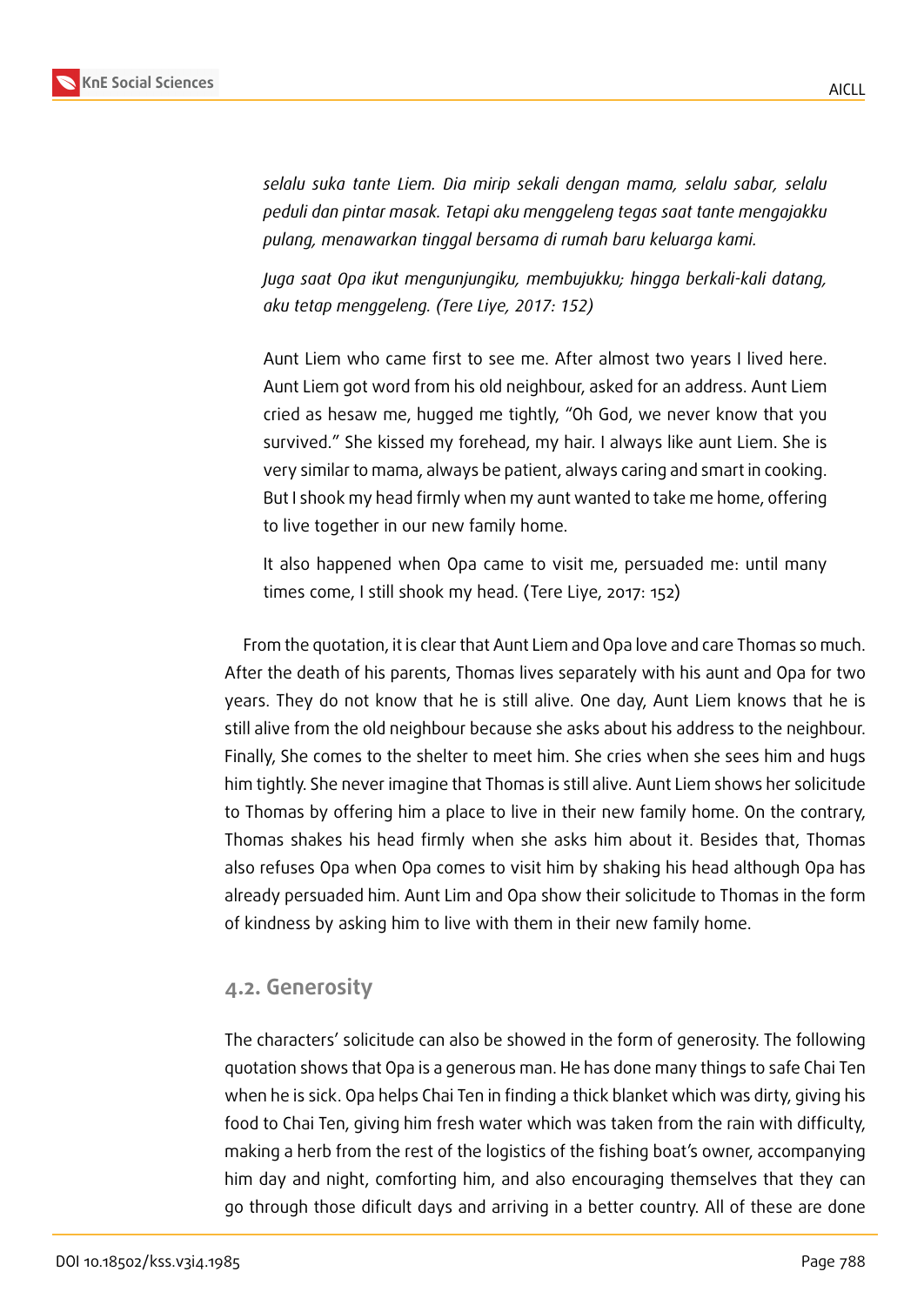

by Opa just to fulfill a duty as a friend because he can not let a friend suffer alone.. It illustrates in the quotation below.

*"Orang tua ini tidak melakukan apapun Tommi. Hanya menunaikan kewajiban sebagai seorang teman, kau tidak akan mungkin membiarkan teman senasib menderita sendirian. Maka aku merawat Chai Ten. Mencarikan selimut dari karung goni tebal yang bau dan kotor. Memberikan jatah makananku kepadanya. Memberikan air tawar yang susah payah didapat dari hujan turun. Membuat ramuan obat semampuku dari sisa-sisa logistik pemilik kapal nelayan. Menemaninya siang dan malam, menghiburnya, memberikan semangat kami berdua akan melalui hari-hari sulit tersebut, tiba di negeri yang lebih baik."(Tere Liye, 2017: 126)*

"This old man does not do anything Tommi. Just fulfilling a duty as a friend, you would not possibly let a dear friend suffer alone. Then I take care of Chai Ten. Finding blanket of thick, dirty, jute sack. Providing my food to him. Giving fresh water that is painstakingly in the can of rain down. I made a potion of medicine from the remains of logistics of the owner of a fishing boat. Accompanying him day and night, comforting him, encouraging both of us going through those difficult days, arriving in a better country." (Tere Liye, 2017: 126)

Another next quotation also shows the characters' solicitude in the form of generosity. Rudi shows his generosity by giving his wrist watch to Thomas. He hands it to Thomas because he knows that Thomas is a kind of a person who always in a hurry in every business, keep glancing at what time, snort anxiously and glance again at the wrist watch. He gives it because he knows that Thomas' wrist watch has been taken by Special Force Hongkong SAR. This is also a kind of generosity as the characters' solicitute in the novel.

*"Hei, sebentar Thom." Rudi ikut turun dari mobil ambulan. Aku menoleh. Rudi melepas jam di pergelangan tangannya, menyerahkan kepadaku. "Aku tahu kau selalu tergesa-gesa dalam setiap urusan, terus melirik pukul berapa. Mendengus cemas, melirik lagi jam. Aku memberimu kado kecil Thomas, jam tangan milikku. Karena kau tidak punya –dirampas pasukan khusus Hongkong SAR. Mungkin jam milikku berguna untuk melihat jam berapa sekarang. Silahkan."*

*"Ayo, untukmu, Thomas." (Tere Liye, 2017: 224)*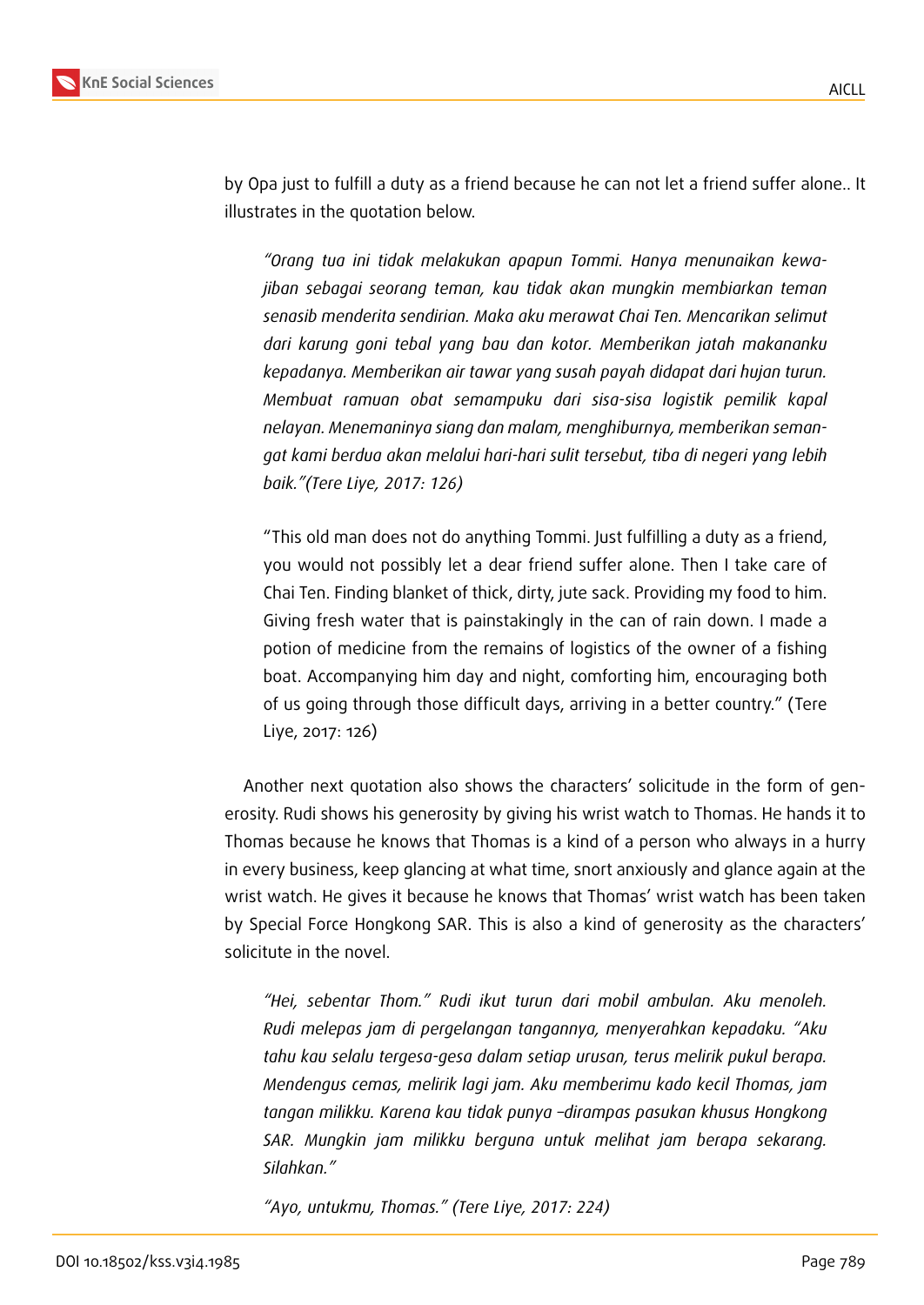"Hey, Thom." Rudi came down from the ambulance. I turned. Rudi took off the clock on his wrist, handed it to me. "I know you're always in a hurry in every business, keep glancing at what time, snorting anxiously, glancing at the clock again. I give you a little gift Thomas, my watch, because you do not have-deprived of special forces Hongkong SAR. Maybe it can be useful to see what time is it now. Please."

"Come on Thomas, this is for you." (Tere Liye, 2017: 224)

Thus, generosity as one of the solicitude's form can be showed not only by doing many things for other people but also giving something to other people sincerely.

#### **4.3. Attention**

Attention is one of the characters' solicitude illustrated in the novel. Here are some quotations which relates to the attention.

*"Aku ikut denganmu Thomas," Maryam punya pendapat lain, berkata bersungguh-sungguh. " Kau akan ikut dengan Kadek dan Opa, Maryam." Aku menggeleng. Ini berbahaya. Kau ingat apa yang dikatakan Opa di kapal beberapa menit yang lalu sebelum kau mewawancaraiku tadi pagi. Aku ini seperti magnet, mengundang masalah bagi orang-orang dekatku. Dikejar, ditembaki, dipenjara, semua hal buruk ini." Maryam menggeleng," Aku tidak peduli lagi Thomas". (Tere Liye, 2017: 144)*

"I'm with you Thomas," Maryam had another opinion, said earnestly. "You will come with Kadek and Opa, Maryam." I shook my head. This is dangerous. You remember what Opa said on the ship a few minutes ago before you interviewed me this morning. I like a magnet, inviting trouble for people who close to me. Pursued, fired, jailed, all these bad things. " Maryam shook her head."I do not care anymore Thomas". (Tere Liye, 2017: 144)

In the quotation above, it is obvious that Thomas gives his attention to Maryam. He does not want her to join him because it is very dangerous. He wants her hiding with Opa and Kadek but she wants to follow him. She shakes her head and she said that she does not care anymore whether it is dangerous or not. It is because Thomas gets worried about her safety. But Maryam said that she has been old to understand about the risk. It is stated below: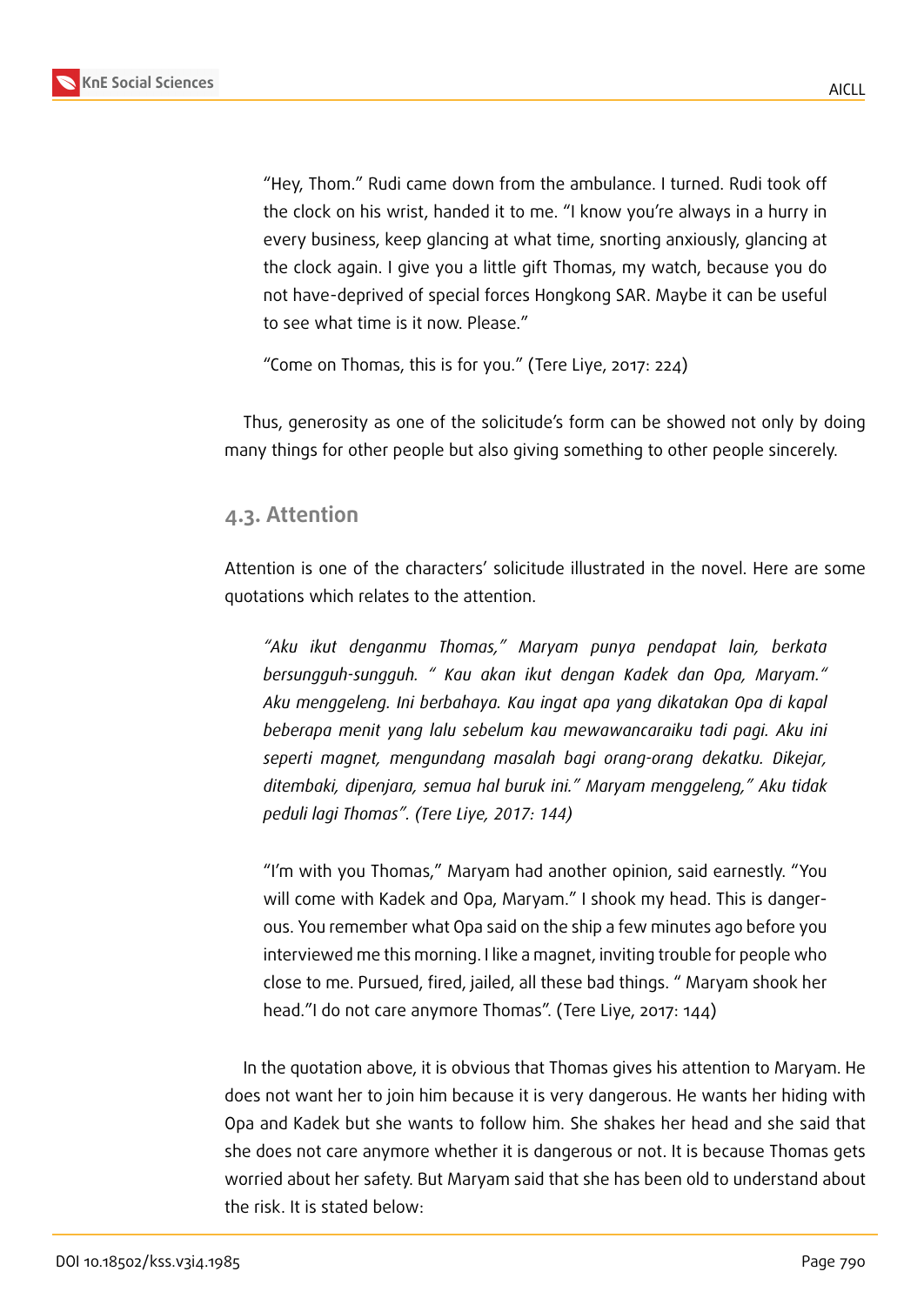

**KnE Social Sciences**

*"Ini berbahaya, Maryam. Aku mencemaskan...". Kau tidak perlu mencemaskanku Thomas," Maryam memotong kalimatku, mengangguk mantap. "Aku sudah cukup besar untuk mengerti resikonya......" (Tere Liye, 2017: 145)*

"This is dangerous, Maryam. I am worried.....". You do not have to worry about me Thomas, "Maryam interrupted my sentence, nodding steadily. "I'm old enough to understand the risks...." (Tere Liye, 2017: 145)

Besides that Thomas also shows his attention to Maryam by asking about her condition. He always asks about her condition because he is worried about her after passing all the dangerous things. Her face looks pale. Her hands and feet are still trembling but beyond that she is fine. It can be seen in the following quotation.

*"Kau baik-baik saja?" Aku bertanya kepada Maryam. Gadis wartawan itu mengangguk, mengangkat kepala, wajahnya pucat pasi. (Tere Liye, 2017: 193)*

"Are you all right?" I asked Maryam. The journalist girl nodded, raised her head, her face is pale." (Tere Liye, 2017: 193)

*"Kau baik-baik saja?" Aku bertanya pelan. Maryam mengangguk. Wajahnya masih pucat. Tangan dan kakinya masih gemetaran, tapi sepertinya di luar itu dia baik-baik saja. (Tere Liye, 2017: 197)*

"Are you okay?" I asked quietly. Maryam nodded. His face is still pale. His hands and legs are still shaking, but it seems beyond that he is fine. (Tere Liye, 2017: 197)

Thomas not only gets worried about Maryam's condition but also the condition of his client family after the arrest of his client. He asks his assistant Maggie to find out about them. He wants to know about where they live, Is there any guarding from the police?, Are they okay?. This is a kind of solicitude in the form of attention which is given by Thomas to his client's family. It can be showed below.

*"Nah, aku punya tugas tambahan untukmu Meg. Aku membutuhkan informasi klien politik kita: JD. Sejak ditangkap kemarin sore, dia ditahan dimana. Apakah dia baik-baik saja. Kau juga cari tahu soal istri dan anak-anaknya. Mereka pasti mengungsi ke tempat yang lebih tenang, jauh dari sorotan media. Cari informasi mereka tinggal dimana. Apakah ada penjagaan dari pihak kepolisian. Apakah mereka baik-baik saja. Kirimkan pesan kepadaku kalau ada beritanya. (Tere Liye, 2017: 244)*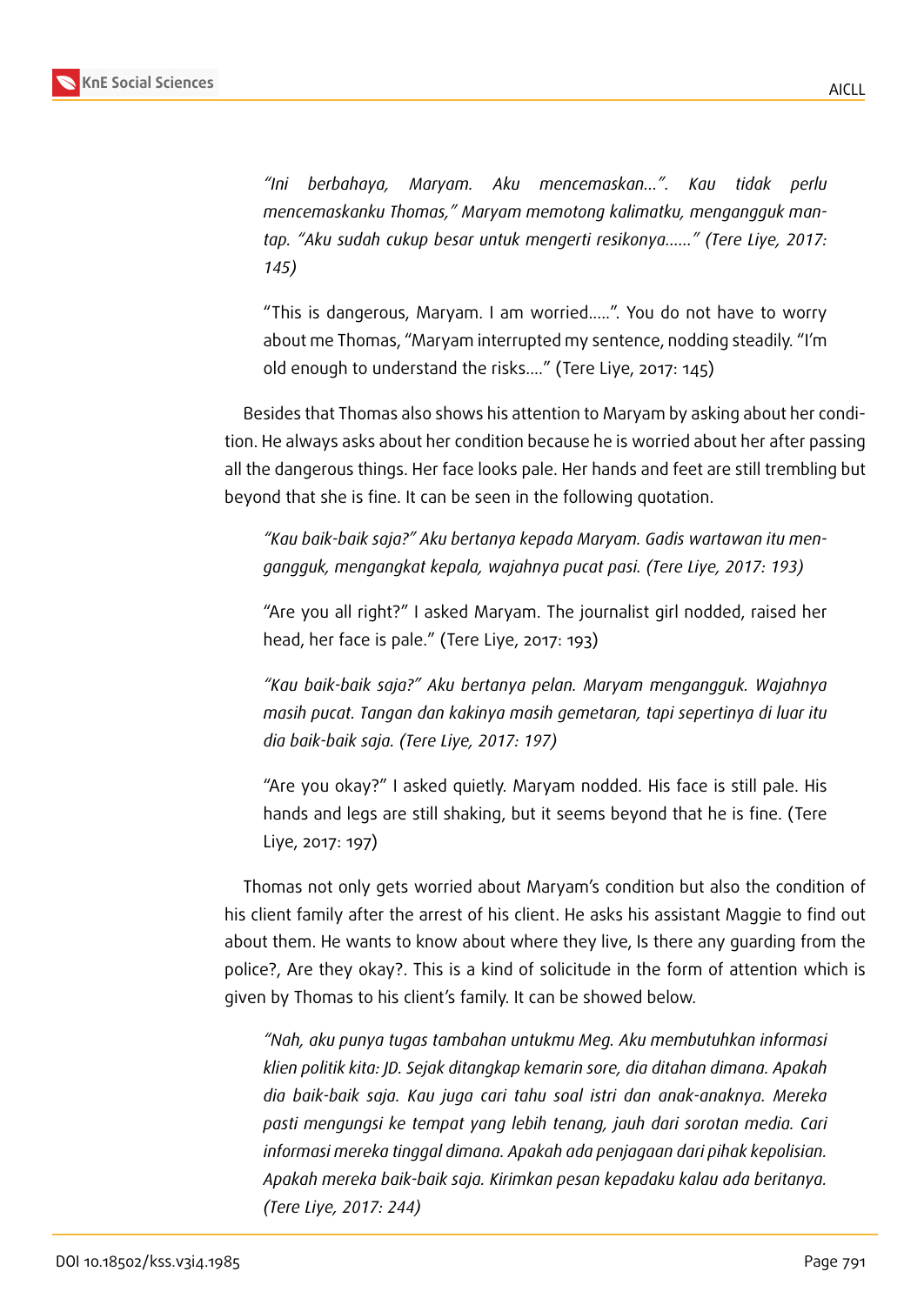

AICLL

"Well, I have an extra assignment for you, Meg. I need the information about our political client: JD. Since being arrested yesterday afternoon, where he was prisoned. Is he okay?. You find also about his wife and his children. They certainly evacuate to a quieter place away from the media spotlight. Find out the information where they live. Is there any guarding from the police. Are they okay. Send me a message if there is news. (Tere Liye, 2017: 244)

Thomas' attention is not only showed to Maryam but also his assistant, Maggie. Maggie is so busy when she is in her room. At this time, the files piled on tables, chairs, and floors strewn as they stepped aside. Then Thomas offers his help to Maggie. This is a kind of his attention to his assistant, Maggie.

*Maggie masih berada di ruangannya terlalu sibuk. Berkas-berkas menumpuk di meja, kursi, dan lantai, berserakan saat melangkah masuk. "Kau butuh bantuan, Meg? (Tere Liye, 2017: 170)*

Maggie is still extremely busy in her room. Files pile up on tables, chairs and floor, strewn as they stepped inside.

"Do you need help, Meg? (Tere Liye, 2017: 170)

On the contrary, Maryam also shows her attention to Thomas by asking whether there is something that can be done by her. Thomas says that there is nothing that can be done by her at this moment. He asks her to get around and look around at his office. It can be seen in the following quotation.

*"Ada yang bisa ku bantu, Thom?" Sementara Maryam beranjak mendekatiku, dia bosan menunggu. Maggie mengikutiku, memasang wajah mengolok. Aku menggeleng, "Belum ada. Sementara kau bisa melihat-lihat kantor kami, Maryam." (Tere Liye, 2017: 172)*

"Can I help you, Thom?" While Maryam moved closer to me, she was tired of waiting. Maggie followed me, put on a mocking face.

I shook my head, "Nothing. While you can look around our office, Maryam." (Tere Liye, 2017: 172)

Maryam and Thomas also shows their attention to each other when Thomas' friend, Rudi, wants to help him to get away from the place of captivity. Rudi gives Thomas and Maryam a paper which contain the note: do not eat the food. So, Thomas and Maryam asks each other whether they are hungry or not because both of them receive the note. It is obvious in the quotation below.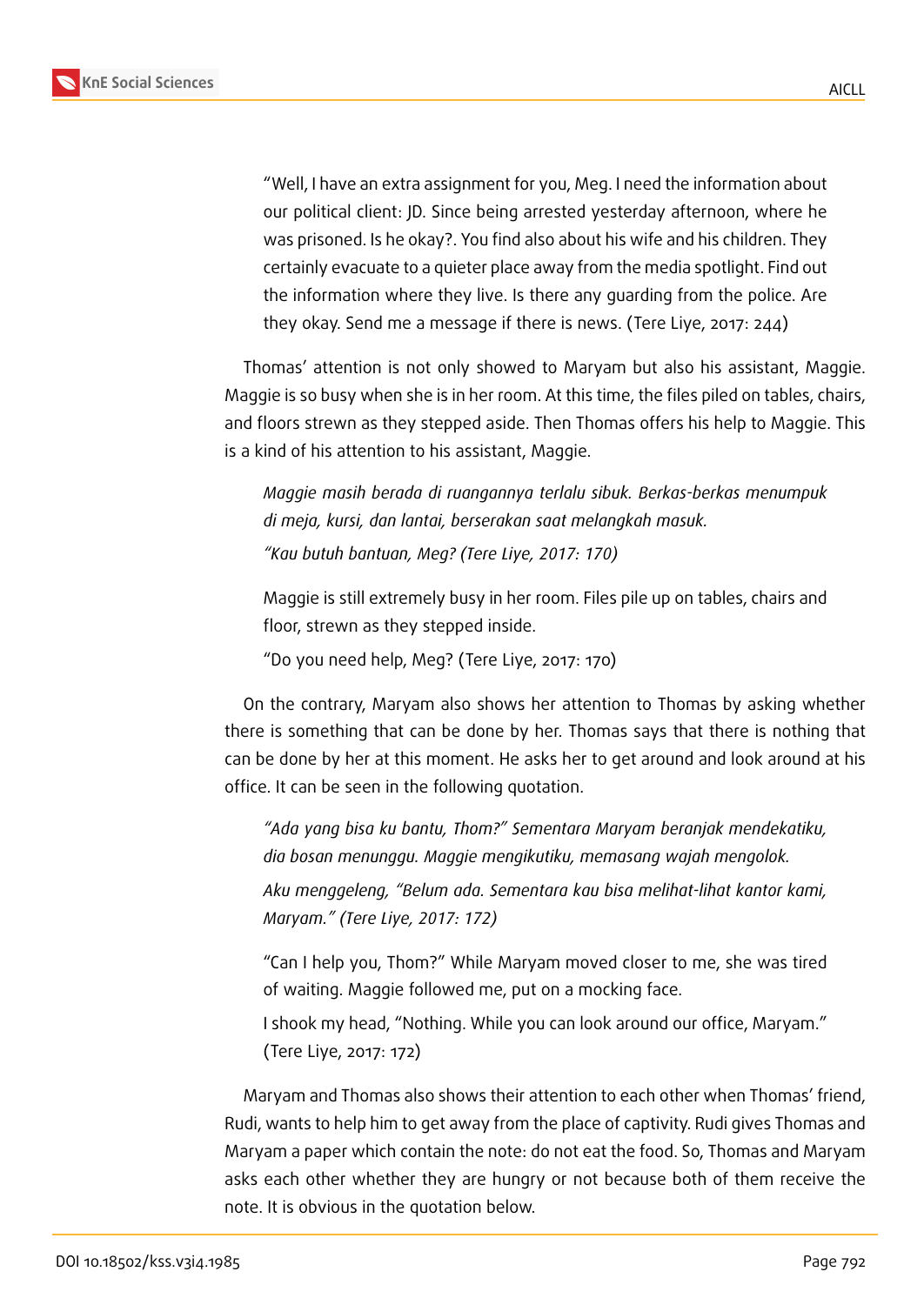

*"Kau tidak makan, Thomas?" Maryam bertanya pelan, suaranya terdengar hatihati.*

*"Tidak. Aku tidak lapar. Kau?" Aku tahu Maryam juga memperoleh kertas itu. "Tidak." Maryam menjawab pendek.*

*Aku paham inilah yang direncanakan Rudi. Dia bintang terang dalam kesatuan reserse kepolisian. Perwira menengah dengan latar belakang pendidikan baik, lulusan terbaik akademi, dan segenap prestasi yang dimilikinya. (Tere Liye, 2017: 220)*

"You do not eat, Thom?" Maryam asked quietly, her voice sounded careful.

"No. I'm not hugry. You?" I know Maryam also get the paper.

"No." Maryam replied shortly.

I understand that this is a part of Rudi's plan. Rudi is light in the police detectives' unity, middle ranking officers with good educational background, best academy graduates, and all the achievements he has. (Tere Liye, 2017: 220)

#### **4.4. Helping**

Another characters' solicitude found in the novel is in the form of helping. It is portrayed in the following quotation. Lee is Chai Ten's grandson. Lee knows that the kindness of Opa Chan to Chai Ten. He assumes that Opa Chan has saved his grandfather's life. So, he gives promise to Opa that he will help Thomas in solving his problem. He will gives Thomas whatever he needs. He will send many people to help him. It is because Thomas is Opa Chan's grandson. Lee also promises that there is not even one person who can hurt Opa Chan's family although they are big mafia group. This is Lee's helping towards Opa Chan's family.

*"Aku berjanji Opa, demi semua kebaikan yang pernah Opa berikan kepada keluarga besar kami, aku akan membantu Thomas, apapun yang dia butuhkan. Kami akan mengirim banyak orang, mencari informasi apa yang sebenarnya terjadi di Hongkong. Aku berjanji, tidak ada, bahkan satu orangpun yang bisa menyakiti keluarga Opa Chan di Hongkong, Makau dan Cina Daratan. Tidak peduli kalaupun mereka kelompok mafia besar, "Lee berkata pelan. (Tere Liye, 2017: 103)*

"I promise Opa, for all the goodness that Opa ever give to our family, I will help Thomas, whatever he heeds. We will send a lot of people, looking for information what really happened in Hongkong. I promise, no one, not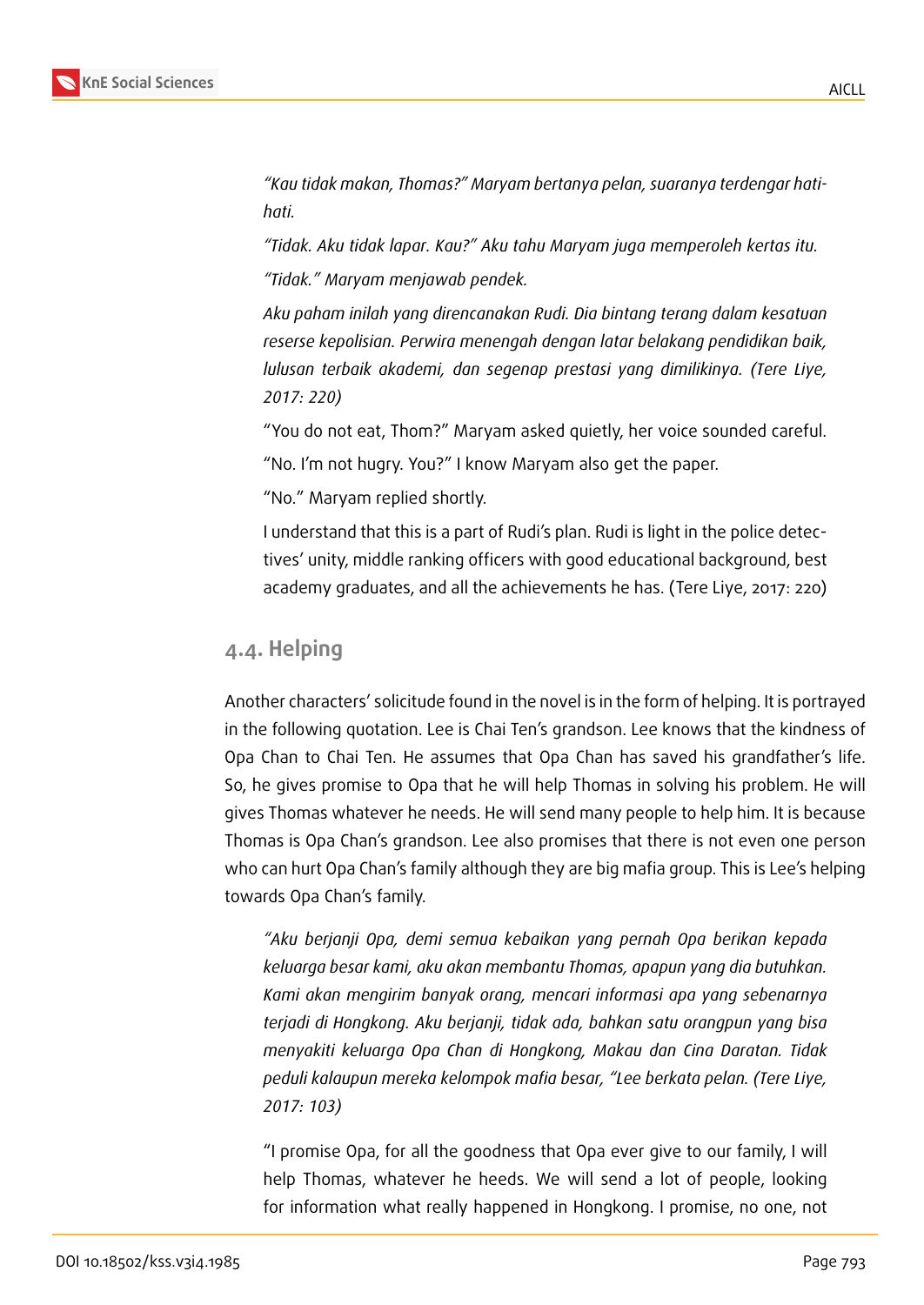

even one person who can hurt Opa Chan family in Hongkong, Macau, and Mainland China. No matter if they are a big mafia group, " Lee said quietly. (Tere Liye, 2017: 103)

The form of helping also happened when Thomas' family in a trouble. At that time, there is a group of people who kill Thomas' parents and burn his house. Thomas is helped by the neighbour. They pull him into one of the neighbour's house. If he does not help by the neighbour, he will be killed by the group of people who kills his parents. Opa Chan, Aunt Liem and some servants in Thomas' house are also helped by the neighbours, thus they can release from the group of people who wants to kill them. It can be seen in the following quotation.

*Dua tiga orang dewasa, bapak-bapak tetangga rumah lebih dulu menyambar sepedaku, menahanku, "Jangan kesana, Thomas, jangan!" Dua tiga ibuibu yang lain menarikku masuk ke salah satu rumah. Usiaku sepuluh tahun aku belum mengerti secara lengkap apa yang sebenarnya terjadi...Opa, tante Liem dan beberapa pembantu rumah berhasil selamat melarikan diri. Mereka dibantu para tetangga yang selalu menyayangi keluarga kami – karena mama amat peduli dengan sekitar. (Tere Liye, 2017: 150)*

Two three adults, neighbours first grabbed my bike, arrested me, "Do not go there Thomas, do not!" two other three moms pulled me into one of the houses. I was ten years old at that time. I have not fully understood what is actually happened...Opa, Aunt Liem and some housekeepers managed to escape. They assisted by the neighbours who always love our family-it is because mother is very care about the surrounding. (Tere Liye, 2017: 150)

Another form of helping is also showed by Thomas' friend, Rudi. Rudi helps Thomas and Maryam in escaping from the captivity. Rudi makes a good plan so that they can get out from the place. It can be seen in the quotation below.

*"Tentu saja, Thomas, itu urusan internal." Rudi mengangguk. Baik, sekarang sudah pukul satu dini hari. Aku tidak bisa mengeluarkanmu seperti mengeluarkan seekor kelinci dari sarangnya. Akan banyak kecurigaan terarah kesini. Semua mata dari faksi itu akan menatap curiga dan aku kali ini tidak hanya menjadi polisi dengan buku tilang. Biarkan aku menyusun rencana terbaik, agar kau bisa melenggang pergi dengan aman dan tidak ada satupun anak buahku yang bisa disalahkan oleh mereka. (Tere Liye, 2017: 215)*

"Of course Thomas, it is an internal affair."Rudi nodded. Well, now it's one o'clock in the morning. I can not get you out like a rabbit from his nest. There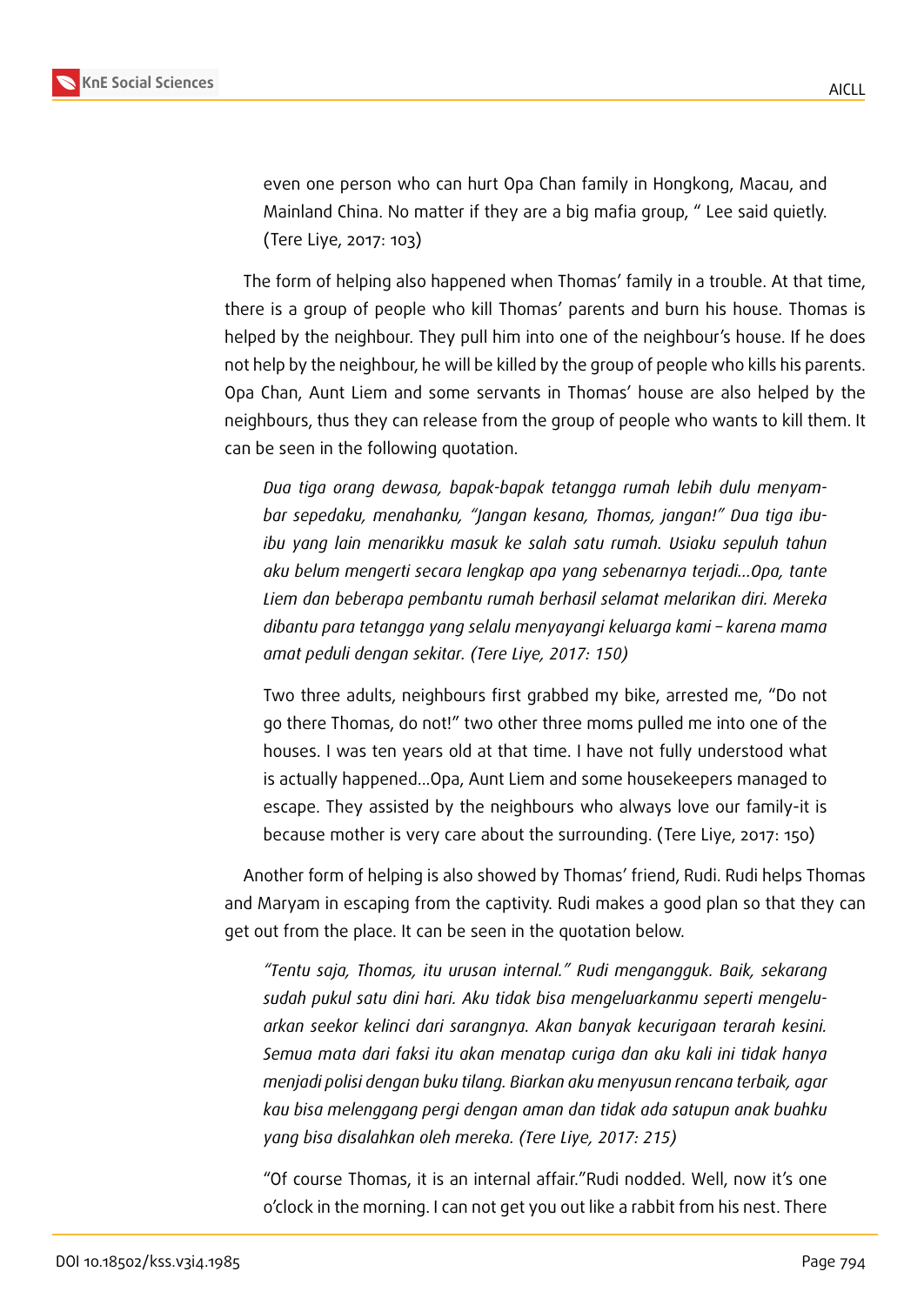

will be a lot suspicions are directed here. All eyes of that fraction will look suspiciously and at this time, I am not just be a police with a ticket book. Let me draw up the best plan, so you can walk away safely and none of my men can be blamed by them. (Tere Liye, 2017: 215)

### **4.5. Compassion**

Another way to show the solicitude is by showing the compassion towards others. It is obvious in the following quotation. Apart from South China sea, Chai Ten is sick. Opa Chan fells pity to him curled up in the corner of the hold, underneath the tempura of a heavy rain. His thin body and limited food make his pain more serious. He has fever, chills and vomit. It seems that all sickness come together. He shivered. His face is pale, his lips are blue, his stomach drained by vomit. No one cares. No one gives help because everyone is busy with their own problems. Based on the quotation, it is clear that Opa Chan shows his compassion towards Chai Ten because nobody cares and helps him.

*"Lepas dari kawasan Laut Cina Selatan, Chai Ten jatuh sakit...."Di minggu kedua perjalanan, Chai Ten sakit parah. Tubuhnya yang kurus dan makanan yang terbatas membuat sakitnya semakin serius. Dia demam, menggigil dan muntah. Semua penyakit seperti serempak datang. Kasihan sekali melihatnya meringkuk di sudut palka, dibawah atap kapal yang tempias saat hujan deras. Dia menggigil kedinginan. Wajahnya pucat pasi, bibirnya biru, perutnya terkuras oleh muntah. Tidak ada yang peduli. Tidak ada yang mau memberikan pertolongan karena semua orang sibuk dengan masalah sendiri." (Tere Liye, 2017: 126)*

"Apart from the South China sea area, Chai Ten got sick..."In the second week of the trip, Chai Ten was seriously ill. His thin body and limited food made his pain more serious. He had a fever, chills and vomitting. It was a pity to see him curled up in the corner of the hold, beneath the roof of a temporary ship in a heavy rain. He is shivering with cold. His face is pale, his lips is blue, his stomach is drained by vomit. Nobody cared. Nobody wanted to help because everyone was busy with their problem itself." (Tere Liye, 2017: 126)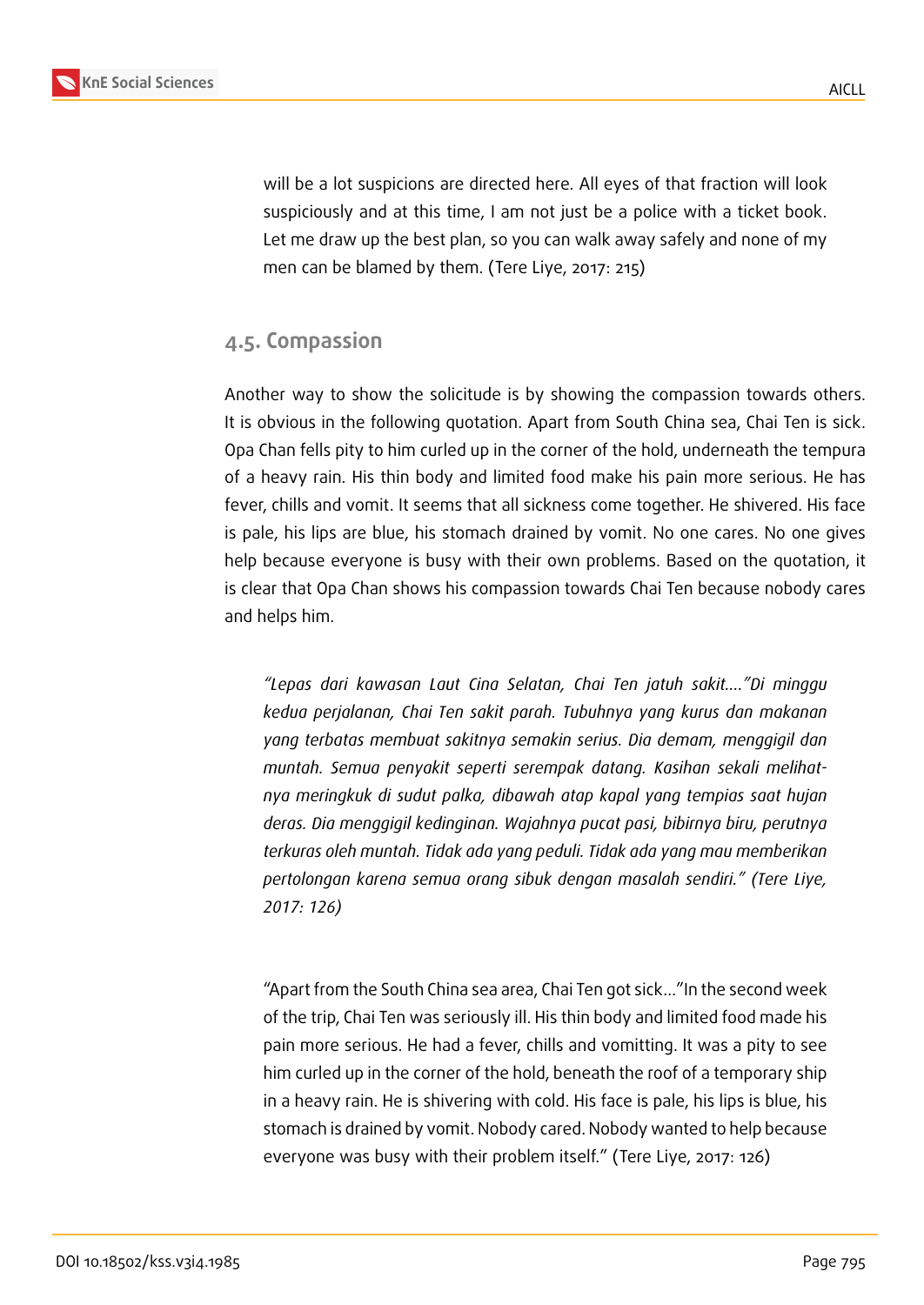

### **5. Conclusions**

Based on the above description, it can be concluded that solicitude is a way of maintaining relationship with others that originated from feelings and shown by some deeds such as kindness, generosity, caring, helping and compassion. From the data analysis, it can be concluded that the characters' solicitude occur between the characters in the novel.

- 1. Kindness is shown by aunt Liem and Opa Chan by asking Thomas to stay with them in their house but Thomas refuses.
- 2. Generosity is a part of solicitude. In the novel, it is shown by Opa Chan and Thomas' friend, Rudi. Opa Chan is a generous peson. He would do anything to help Chai Ten who is in the sick condition. Meanwhile, Rudi also shows his generosity by giving his wrist watch to Thomas. He knows that he needs it. Thomas is a kind of person that always regards that time is crucial thing.
- 3. Attention in the novel is shown by Thomas towards Maryam, Maggie and his client's family.
- 4. Helping occurs in the novel comes from Lee and Rudi towards Thomas. Lee is Chai Ten grandson. He always helps Thomas in his trouble because Lee has promised to Opa Chan, therefore, he will not let someone hurts Thomas because he wants to returning the favor to Opa Chan because Opa Chan has helped his grandfather in his sick condition. In addition, Rudi also give his helping to Thomas by escaping him from the captivity.
- 5. Compassion in this novel is shown by Opa Chan. He cannot bear to see the condition of Chai Ten who is in severe pain condition. He feels sorry for no one cares about him.

The deepening of solicitude for others deeply touches the essence of human life, which is always in togetherness with others. In this life, people must show concern to his neighbour. To be indifferent means to deny its existence which is always an outrage to others. If we look at the reality around us, there are many situations that upload our awareness raises. The forms of awareness is also given in both ways and forms. So, we can realize this concern both as individual and as a group. The main problem is not how much we care. The more important is how much we care about each other. the form of solicitude, though small, is very meaningful for those who need it.

Based on the description above solicitude is needed in our life. Hence, we have to show our solicitude to others because we, as a human being, are not only an